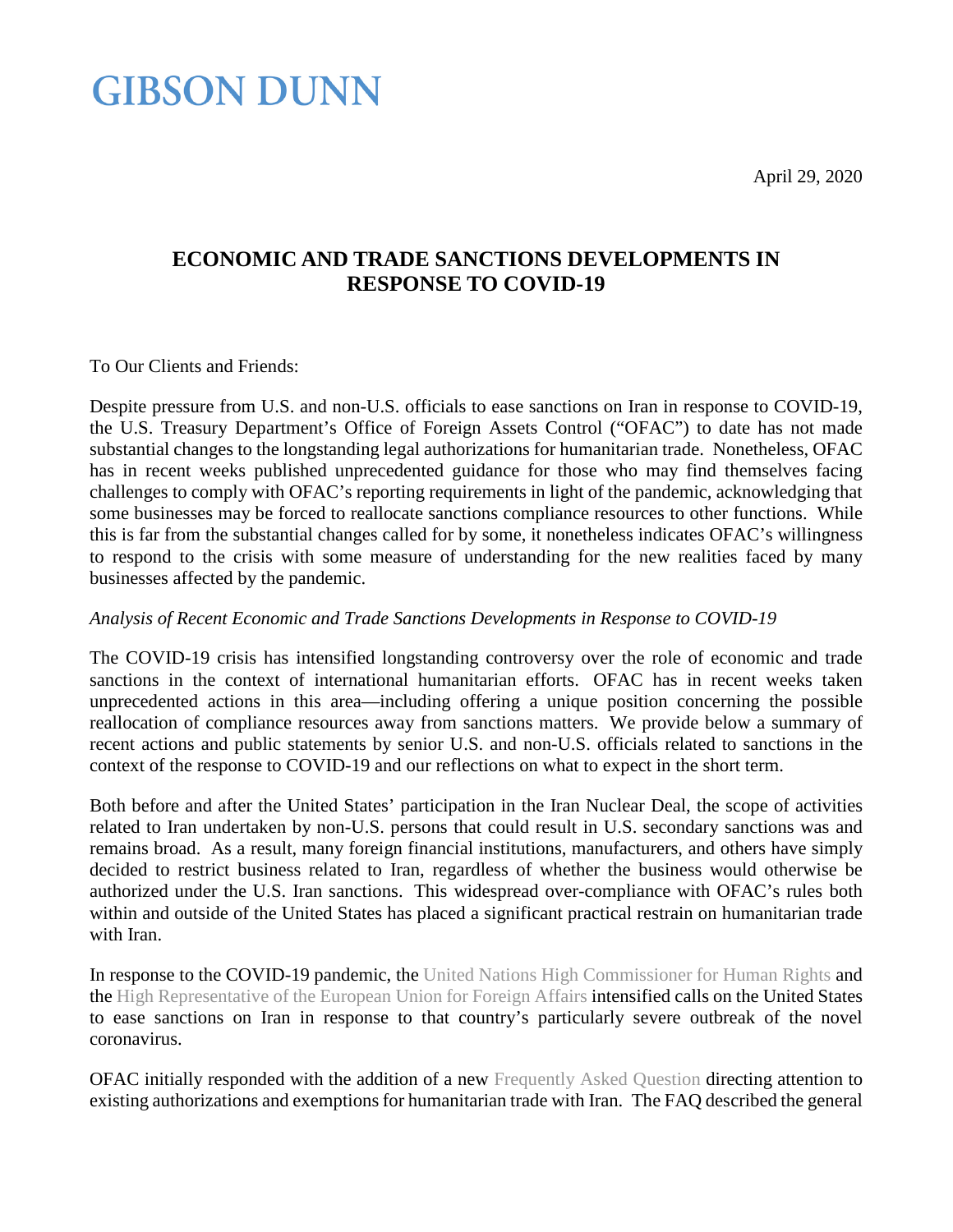# **GIBSON DUNN**

scope of the existing authorizations for trade in agricultural commodities, medicine, and medical devices with Iran, subject to limitations related to restricted parties and payment mechanisms.

Political pressure continued to mount, as current and former senior U.S. officials and diplomats, including former [Secretary of State Madeleine Albright](https://www.europeanleadershipnetwork.org/group-statement/elntip_iran_april2020/) and [Vice President Joe Biden,](https://medium.com/@JoeBiden/statement-from-vice-president-joe-biden-on-sanctions-relief-during-covid-19-f7c2447416f0) issued public statements urging OFAC to expand existing authorizations. Proposals for action included expanding the list of items eligible for the general authorization for trade in medicine and medical devices with Iran; issuing "comfort letters" to non-U.S. banks asked to facilitate humanitarian trade; adding staffing and resources to OFAC to accelerate the licensing process for medical items subject to a licensing requirement; offering updates on the operationalization of the [Swiss Humanitarian Trade Arrangement;](https://home.treasury.gov/news/press-releases/sm919) and expressing support for humanitarian trade facilitated by Europe's [INSTEX](https://www.euractiv.com/section/global-europe/news/eus-instex-mechanism-facilitates-first-transaction-with-pandemic-hit-iran/) arrangement.

In apparent response to these public requests, OFAC has taken several steps that, while novel in certain respects, fall short of the changes that others have called for.

First, on April 16, OFAC issued a ["Fact Sheet"](https://www.treasury.gov/resource-center/sanctions/Programs/Documents/covid19_factsheet_20200416.pdf) summarizing the existing authorizations and exemptions for humanitarian trade and other assistance provided in response to COVID-19 with respect to all of the comprehensively sanctioned jurisdictions, namely Iran, Venezuela, North Korea, Syria, Cuba, and the Crimea region of Ukraine. Although no new authorizations were included in this document, the Fact Sheet is a helpful resource for industry, as it is the most complete collection published by OFAC to date of the various legal provisions applicable to humanitarian trade.

On the other hand, the length and detail of the Fact Sheet itself demonstrate the significant complexity and compliance resources needed to effectively use the existing authorizations for humanitarian trade. Particularly with respect to Iran, the number of restricted parties, including Iranian financial institutions and medical facilities that may be connected to restricted entities such as the Islamic Revolutionary Guard Corp-Qods Force, can make sales or donations of medical supplies to Iran complicated and risky. In addition, U.S. banks are not permitted to maintain direct correspondent relationships with banks in Iran, requiring all payments even for authorized trade to be routed through third-country banks in order to reach the United States.

Further, the Fact Sheet does not cover licensing requirements that apply to some exports of medical supplies from the United States to comprehensively sanctioned jurisdictions administered by the U.S. Department of Commerce.

Second, on April 20, OFAC [issued](https://www.treasury.gov/resource-center/sanctions/OFAC-Enforcement/Pages/20200420.aspx) an unusual public statement in which it appeared to provide limited leniency for persons subject to reporting requirements or who have received requests for information under an administrative subpoena with respect to challenges arising from the COVID-19 emergency. OFAC acknowledged that the pandemic crisis has caused "technical and resource challenges" for organizations. OFAC stated:

*Accordingly, if a business facing technical and resource challenges caused by the COVID-19 pandemic chooses, as part of its risk-based approach to sanctions compliance, to account for such challenges by temporarily reallocating sanctions compliance resources consistent with that approach, OFAC will evaluate this as a factor in determining the appropriate administrative*